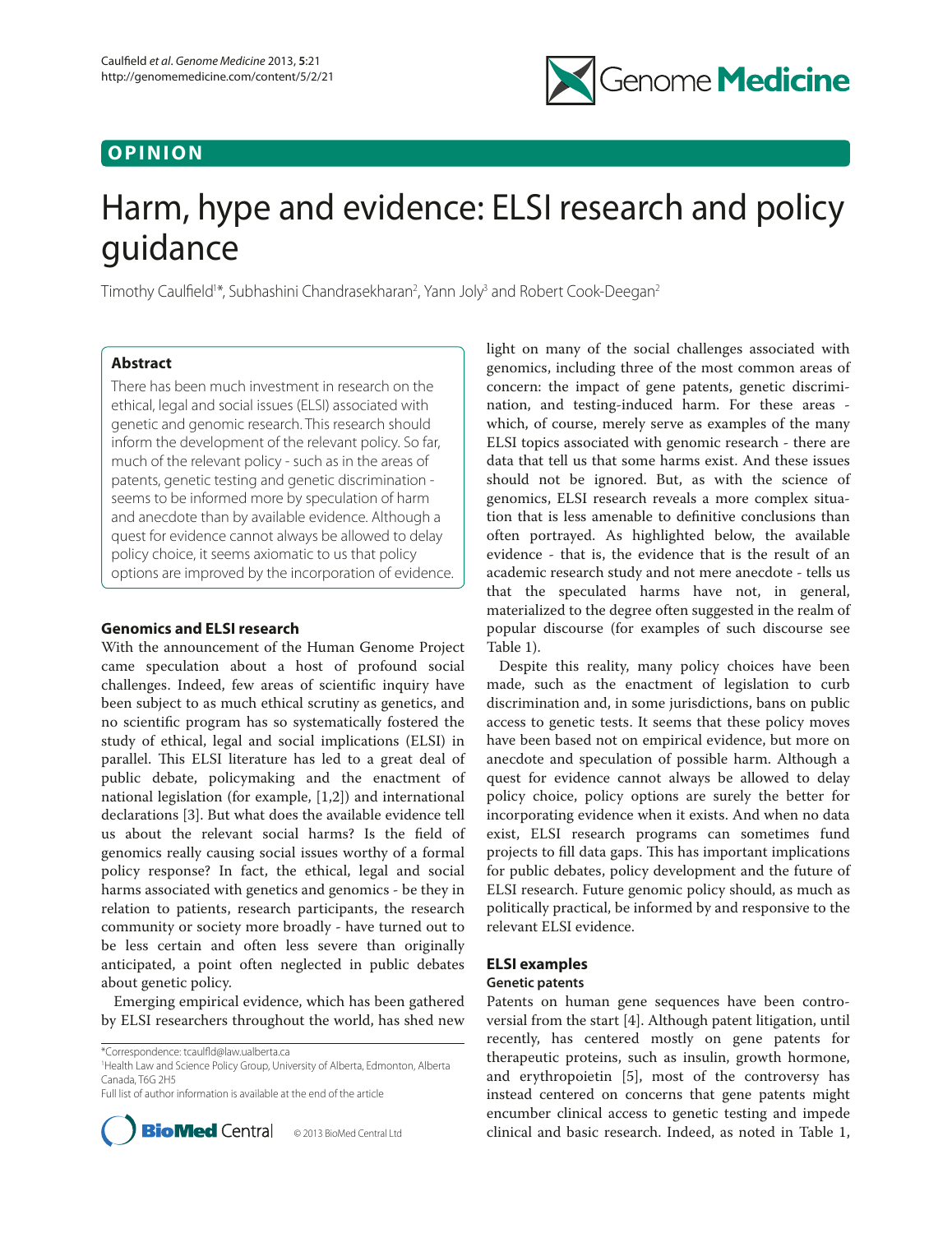### **Table 1. Examples of public discourse on ELSI**

|                               | Quote                                                                                                                                                                                                                                                    | Source                                                                                                               |
|-------------------------------|----------------------------------------------------------------------------------------------------------------------------------------------------------------------------------------------------------------------------------------------------------|----------------------------------------------------------------------------------------------------------------------|
| <b>Patents</b>                | "The AMA [American Medical Association] is opposed to gene patenting because<br>it has the potential to inhibit access to genetic testing for patients and hinder<br>research on genetic disease."                                                       | American Medical Association website<br>$[45]$                                                                       |
|                               | "[W]e believe [gene patenting] may potentially[I]ead to significant limitations<br>in genetic research [s] tifle the development of innovative tests  and [c] reate<br>exorbitant licensure costs that will be passed on to the consumer."               | National Society of Genetic Counselors,<br>2010 [46]                                                                 |
|                               | "It's wrong to think that something as naturally occurring as DNA can be<br>patented by a single company that limits scientific research and the free<br>exchange of ideas"                                                                              | Chris Hansen, American Civil Liberties<br>Union staff lawyer, in an interview with the<br>Huffington Post, 2012 [47] |
|                               | "You, or someone you love, may die because of a gene patent that should never<br>have been granted in the first place."                                                                                                                                  | Michael Crichton, The New York Times,<br>2007 [48]                                                                   |
| <b>Testing anxiety</b>        | "Gene tests 'create undue stress"                                                                                                                                                                                                                        | BBC News, 2008 [49]                                                                                                  |
|                               | "The emotional impact of positive test results can be significant and can cause<br>persistent worry, confusion, anger, depression, and even despair."                                                                                                    | US Secretary's Advisory Committee on<br>Genetic Testing, 2000 [19]                                                   |
|                               | "Genetic testing can help patients make decisions if the information means<br>something specific, but often, it doesn't. In fact, these journeys often bring<br>intense anxiety due to the uncertainty - what one researcher calls 'toxic<br>knowledge." | Ricki Lewis, Scientific American blog,<br>2012 [50]                                                                  |
| <b>Genetic discrimination</b> | "Genetic discrimination affects us all! Who has perfect genes?"                                                                                                                                                                                          | Canadian Coalition for Genetic Fairness<br>website [51]                                                              |
|                               | "Gene testing exposes us all to discrimination"                                                                                                                                                                                                          | Sydney Morning Herald, 2010 [52]                                                                                     |
|                               | "Fear of misuse is already preventing people from undergoing genetic testing<br>and participating in clinical trials that are needed to treat disease."                                                                                                  | Globe and Mail, 2012 [53]                                                                                            |

some commentators, such as author Michael Crichton, have gone so far as to suggest that gene patents may lead to unjustified deaths.

But what does the evidence actually say? Although early and relatively small studies suggested that patents and exclusive licensing reduced availability of genetic testing [6,7], recent empirical analysis has found little evidence that patents substantially or pervasively hinder provision of clinical genetic testing [8-11]. Evidence is also ambiguous about patent effects on test prices [8], basic research and the degree to which patents have created incentives for genetic test development for the majority of Mendelian genetic disorders. Data on whether, and to what extent, patents may foster or hinder development of promising new clinical technologies, such as highly parallel multigene tests and clinical wholegenome/exome sequencing, are only just emerging [12] and are in no way conclusive. A shadow of uncertainty due to patent infringement liability hovers over wholegenome/exome sequencing tests, but initial empirical work suggests that there may be greater freedom to operate than perceived [13,14].

Despite the equivocal nature of the evidence, controversy persists, as highlighted by ongoing litigation over the patents filed by Myriad Genetics, Inc. (Salt Lake City, Utah, USA) on the *BRCA1* and *BRCA2* breast cancer genes in the US and a parallel case in Australia. Indeed, the US litigation, sponsored by the American Civil Liberties Union and Public Patent Foundation [15], has become by far the most conspicuous gene patent case in history. *BRCA* patents have already been the subject of intense policy debate in Europe, Australia and Canada. The case has generated intense media attention, which, like previous media discourse about *BRCA* gene patents [16], has been decidedly negative - probably partly as a result of Myriad's business practices, which have alienated physicians, researchers and patients. This highprofile case created a narrative that seems to support the social concerns so often associated with patents. But, in reality, this case stands as an example of the power of an anecdote or outlier case rather than definitive proof of systemic problems [17].

In total, the available evidence tells us that the alleged harms (and, for that matter, the suggested benefits) of human gene patenting have been overstated and oversimplified. Studies, in fact, reveal a more nuanced picture.

## **Testing-induced harm**

One of the core concerns associated with the emergence of genetic testing technologies - particularly in the context of direct-to-consumer (DTC) testing - is that the information on genetic risk will cause harm. With the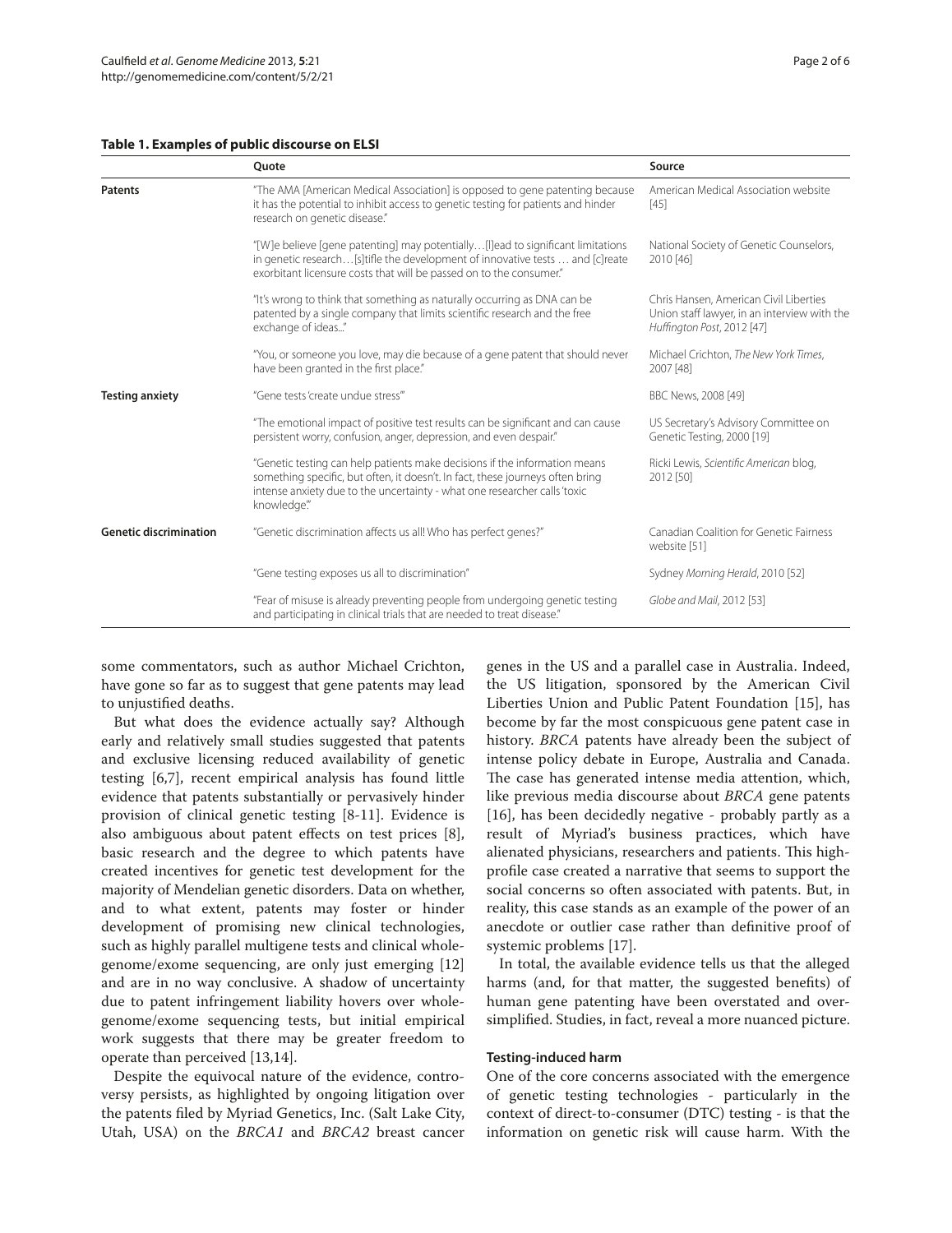increasing public availability of a range of testing services, including tests for both relatively superficial traits such as athletic ability and those that disclose the risk of potentially serious diseases, many speculated that genetic test results could be misinterpreted, encourage unhealthy and fatalistic behavior, and cause anxiety and even depression [18,19]. The large numbers of unreliable genetic tests offered to the public on the Internet was also perceived as a potential threat to the efficient running of public healthcare systems. These concerns have been at the heart of calls for regulation and oversight [19,20].

So far, however, there is little evidence to support the idea that, in general, people have an adverse or unhealthy reaction to genetic risk information [21]. Although the data are still emerging and most commentators seem to agree that accurate advertising and testing is essential [22], the relevant studies have found little evidence of fatalism [22] or persistent increased anxiety [23]. Indeed, genetic risk information seems to have little long-term impact of any kind on perceptions or behavior [24,25]. Of course, this does not mean that there are no issues; certain individuals or groups may be more sensitive and, thus, more likely to react poorly to genetic 'bad news' or feel survivor guilt for 'good news' when others in their family have deleterious mutations. But the data do raise questions about the magnitude of the problem and the ways in which policy-makers might respond, which, so far, have included everything from outright bans on DTC testing to the suggestion (and in Germany, a national law) that genetic testing should only be provided by a licenced health professional [26].

## **Genetic discrimination**

Reports predicting the emergence of a new genetic underclass who would be excluded from many aspects of social life (for example, unable to get life or health insurance, or being discriminated against in getting a job) have emerged steadily in scientific and popular media over the past 20 years [27,28]. As a result of these reports, genetic discrimination emerged as a dominant social concern leading to a range of policy responses. In Europe, concern over genetic discrimination has resulted in the adoption of a plethora of laws, guidelines and policies, both at the regional (Council of Europe, European Union) and national level [29]. In the US and the UK, and more recently Australia, legislators have felt compelled to adopt protective legal measures specifically addressing discrimination [30,31]. For example, in the US, the Genetic Information Nondiscrimination Act addressed health insurance and job discrimination, and provisions of the Health Insurance Portability and Accountability Act [32] and the Patient Protection and Affordable Care Act [33] also incorporated genetic nondiscrimination provisions.

Despite all this policy action, there is, in fact, little evidence suggesting that genetic discrimination is a significant or common social phenomenon [34]. Some studies have suggested cases of genetic discrimination in the UK, North America and Australia, but important methodological limitations, contradictory results and the limited number of genetic conditions surveyed make it difficult to justify broad policy actions solely on the basis of this inconsistent empirical research [35]. At a minimum, it seems safe to conclude that the evidence of harm is not commensurate with the amount of policy attention the issue has received.

Of course, as with all of these areas, evidence of harm has rarely been the main driver of policy regarding genetic discrimination. Many factors have contributed to the push for regulatory reform, including a perceived need to quell public fears in order to ensure participation in research, media coverage of anecdotal events, socialcultural and historical elements, and simply the absence of good reasons not to prevent discrimination on the basis of genetic factors that individuals cannot control. The latter two factors seem particularly relevant to continental Europe where, despite the almost complete lack of evidence, local governments have adopted robust laws and policies to address the perceived problem of genetic discrimination.

As with gene patents and genetic testing-induced harm, it would be misleading to suggest that the ubiquitous policy activity in this domain has been informed by solid evidence of widespread harm. One notable exception is the case of Huntington's disease, for which substantial data about the negative treatment of carriers has been gathered over the years [36]. However, because it is a well-known autosomal dominant condition, even in the absence of genetic tests, discrimination would probably still be possible - and, in the case of life insurance, not without technical justification - on the basis of family history.

## **ELSI hype?**

The nature and magnitude of ELSI concerns are closely tied to the relevant scientific developments. Given that the conclusions of genetic research have proven to be less definitive than previously anticipated, it should be no surprise that the same trend is found in the context of ELSI. Many of these issues, including those discussed above, flow from assumptions about the predictive power of genetic information. Although it is certainly true that some genetic risk information is highly predictive, we now know that is not the case for most forms of genetic information, particularly regarding common, chronic diseases [37-39].

The slow march of clinical adoption of genomic technologies could, in part, explain the conclusions found in the relevant ELSI research. If genetic information is not,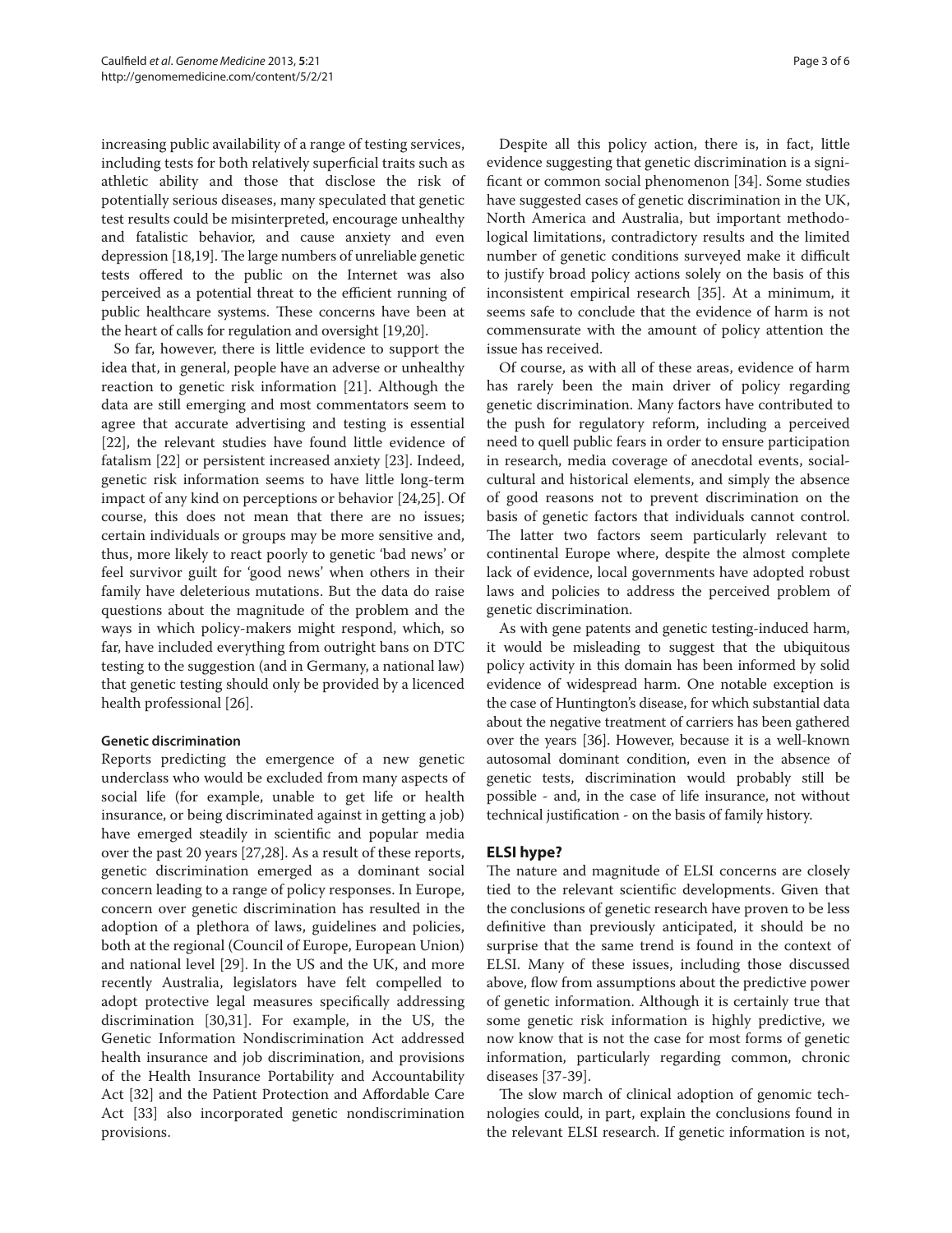in general, highly predictive, then the value of gene patents is low except in unusual cases, and there is no reason for individuals to become overly anxious or fatalistic when faced with genetic test results. It thus seems a dubious cause of institutionalized discrimination; in fact, evidence on genetic discrimination is generally limited to a handful of classic, highly familial, genetic conditions [35].

Nevertheless, policymakers and public discourse often seem wedded to old views of social harm (Table 1) views that are not necessarily supported by empirical data. To be clear, we are not saying that all policy action must be founded on empirical evidence alone. Conceptual analysis and the desire to protect rights and wellestablished ethical norms must and can support a range of policy responses. But when the call for reform is based on the existence of testable harms - as is the case with the issues outlined above - it seems axiomatic that the relevant evidence should guide policy action.

The persistence of these concerns is the result of a wide range of complex forces, including the fact that they may be proxies for general social angst about the impact of science on society. Likewise, they may fit with preexisting social values or help to promote a related policy agenda (for example, the concern about gene patents fits well with the concern about the commercialization of science and health systems). Finally, it is worth considering the role of the ELSI community itself. Just as with the inappropriate 'hype' that has often been associated with the field of genomics [40], there may be a degree of 'ELSI hype' - that is, a possible (and probably inadvertent) exaggerated portrayal of harm and the need for policy reform. Although further research on the existence of this phenomenon is required, the drivers of ELSI hype probably include the biases of scholars, their needs to obtain research funds, media interest in portraying social concerns as immediate and acute, and polarized public debates.

## **Conclusions**

Some of the untoward effects so often associated with the 'genomic revolution' are less scary than expected. Part of the reason for this reality, at least in part, could be the fact that the ELSI community has been watching and writing about ELSI and fostering a broad public debate. But in many respects, the postulated genomic cataclysm is really a story of the dog that did not bite. There is little evidence, for example, to support the idea that gene patents are having an adverse impact on the research environment, that genetic testing causes long-term anxiety, or that genetic discrimination is a common phenomenon. All of these conclusions - and there is, of course, similar research in other domains of genetics should shape the direction of policy in these areas.

It would be easy to take our observations as an invitation to inaction, and to argue that ELSI studies have been a waste of money and time because evidence of widespread harm has failed to materialize. On the contrary, we argue that ELSI research programs throughout the world have created a healthy culture of skeptical scrutiny, a salutary result for deliberative democracies. Indeed, the ELSI model seems worth emulating - with deliberative commissions and academic ELSI scholarship progressing in parallel with scientific and technical advances, not only for genomics but also other fields (for example, the field of stem cell research often integrates ELSI work). The story could have unfolded through gathering evidence of harm and presenting it to policy makers to rectify problems. In fact, however, it has been much more a tale of ongoing public debate, active outreach to concerned constituencies in part based on ELSI scholarship, and policy change intended to forestall problems before they occur, or as cases arise. So far in the context of genetics, policy change has not generally been driven by evidence and facts, but rather by debate and foresight based on plausible arguments. But when evidence is available - a direct result of the significant commitment to ELSI scholarship - the relevant data should not be ignored. In an era that is striving to embrace evidence-based policy, empirically derived data on the nature and scope of harms should, in general, take precedence over anecdote. If good data exist, they should be cited in policy debates; if data do not exist, then research should be funded to supply them.

New policy decisions loom on the horizon, such as the push for policies to address whole-genome analysis technologies [41] (including the recommendation of laws that would grant individuals exclusive and enduring property rights over their genetic information [42,43]) and the continuing concerns about DTC testing [44]. And, of course, the debates about gene patents seem likely to continue even after the US Supreme Court hands down its decision on Myriad Genetics. We hope that these policies will also be informed by past and emerging ELSI work. This will require, *inter alia*, engaging relevant policy makers, making ELSI work accessible, taking steps to avoid 'ELSI hype' and, going forward, ensuring that future ELSI research is responsive to the policy-making community.

Systematic cultivation of ELSI research was an innovation in the new field of genomics in the late 1980s. It should not be chided because it did not save the world from catastrophe. The story is less heroism in the face of adversity than prudence in the face of uncertainty. But policy action should not be founded solely on either speculation or amorphous social angst. We must embrace what the ELSI research tells us. To do otherwise would run counter to the idea of evidence-based policy.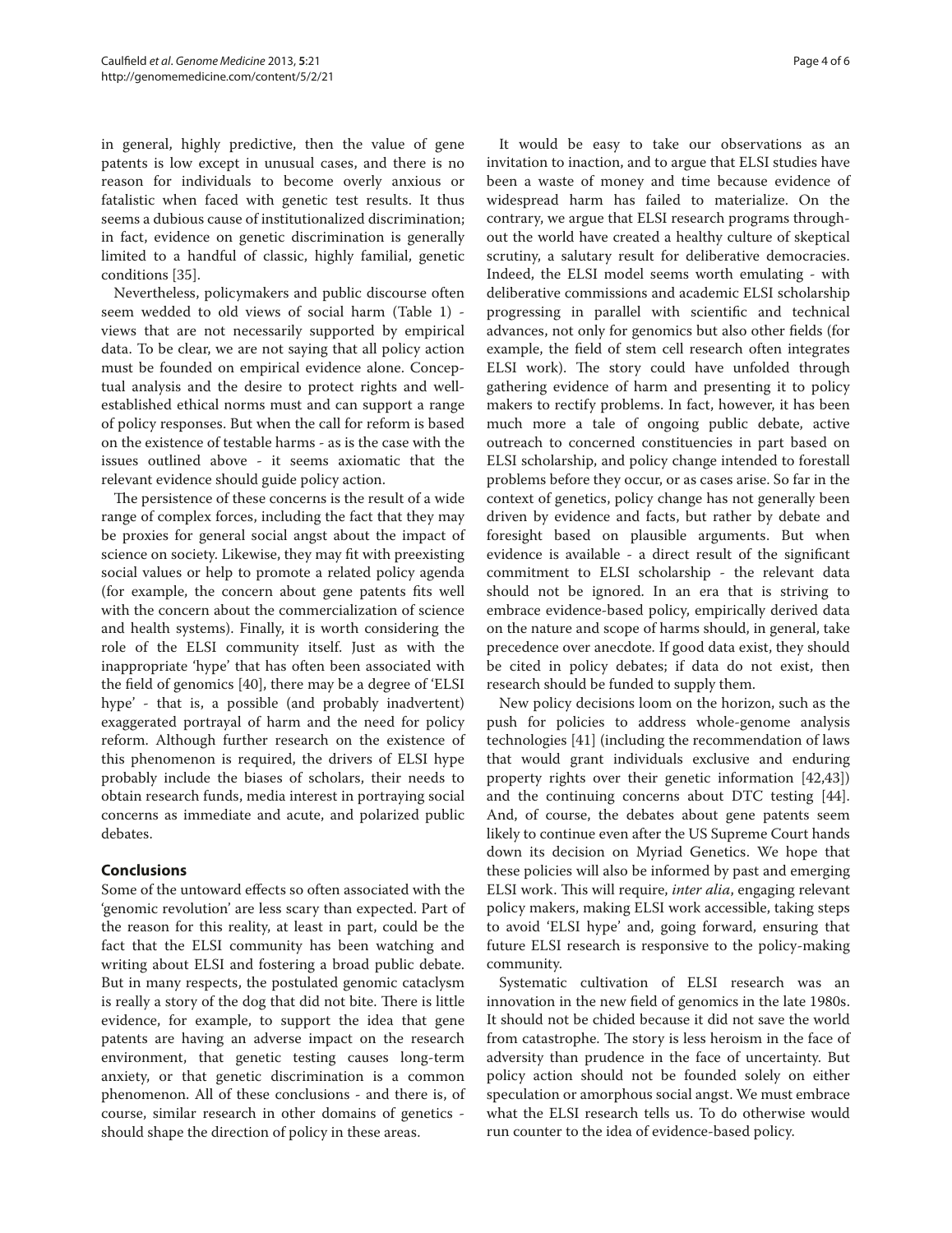This article is part of a series on *Using and abusing evidence in science and health policy*. Other articles in this series can be found at http://www.biomedcentral.com/series/EvidenceUseAbuse

#### **Abbreviations**

DTC, direct-to-consumer; ELSI, Ethical, legal and social implications (or issues).

#### **Competing interests**

The authors declare that they have no competing interests.

#### **Acknowledgments**

TC would like to thank Robyn Hyde-Lay and Ubaka Ogbogu for their assistance, and AllerGen, Networks of Centers of Excellence, Canada and the CCRM for funding support. SC and RCD note that their research is funded in part by grant P50 HG003391 from the National Human Genome Research Institute (NHGRI) and by the Ewing Marion Kauffman Foundation. SC would also like to thank the NHGRI for research funding support (R03 HG005026). The views are those of the authors and not NHGRI, NIH or the Kauffman Foundation. YJ thanks the CIHR Team in Familial Risks of Breast Cancer and the Ministère du Développement économique, de l' Innovation et de l'Exportation du Québec. We would also like to thank the participants of the *Using and Abusing Evidence in Health and Science Policy* (Banff, Alberta, May 2012) conference for their thoughtful comments.

#### **Author details**

1 Health Law and Science Policy Group, University of Alberta, Edmonton, Alberta Canada, T6G 2H5. <sup>2</sup>Institute for Genome Sciences and Policy, North Building, Duke University, USA Drive, Box 90141 Durham, NC 27708, USA. 3 Department of Human Genetics, McGill University, 740 Dr. Penfield Avenue, Montreal, Quebec, Canada, H3A 0G1.

#### Published: 26 March 2013

#### **References**

- Skirton H, Goldsmith L, Jackson L, O'Connor A: Direct to consumer genetic testing: a systematic review of position statements, policies and recommendations. *Clin Genet* 2012, 82:210-218.
- 2. Genetic Information Nondiscrimination Act. Pub. L. No. 110-233, 122 Stat. 881  $(2008)$
- 3. UNESCO: *Universal Declaration on the Human Genome and Human Rights.* UNESCO; 1997 [http://www.unesco.org/new/en/social-and-human-sciences/ themes/bioethics/human-genome-and-human-rights/]
- Eisenberg R: Technology policy perspective on the NIH gene patenting controversy. *U Pitt L Rev* 1993, 55:633-652.
- 5. Cook-Deegan R, Heaney C: Patents in genomics and human genetics. *Annu Rev Genomics Hum Genet* 2010, 11:383-425.
- 6. Merz JF, Kriss AG, Leonard DG, Cho MK: Diagnostic testing fails the test. *Nature* 2002, 415:577-579.
- 7. Cho MK, Illangasekare S, Weaver MA, Leonard DG, Merz JF: Effects of patents and licenses on the provision of clinical genetic testing services. *J Mol Diagn* 2003, 5:3-8.
- 8. Cook-Deegan R, Chandrasekharan S, Angrist M: The dangers of diagnostic monopolies. *Nature* 2009, 458:405-406.
- 9. Carbone J, Gold ER, Sampat B, Chandrasekharan S, Knowles L, Angrist M, Cook-Deegan R: DNA patents and diagnostics: not a pretty picture. *Nat Biotechnol* 2010, 28:784-791.
- 10. Gaisser S, Hopkins MM, Liddell K, Zika E, Ibarreta D: The phantom menace of gene patents. *Nature* 2009, 458:407-408.
- 11. Hawkins N: The impact of human gene patents on genetic testing in the United Kingdom. *Genet Med* 2011, 13:320-324.
- 12. Chandrasekharan S, Cook-Deegan R: Gene patents and personalized medicine - what lies ahead? *Genome Med* 2009, 1:92.
- 13. Kepler TB, Crossman C, Cook-Deegan R: Metastasizing patent claims on BRCA1. *Genomics* 2010, 95:312-314.
- 14. Holman CM: Debunking the myth that whole-genome sequencing infringes thousands of gene patents. *Nat Biotechnol* 2012, 30:240-244.
- 15. Association for Molecular Pathology et al. v. United States Patent and Trademark Office et al. USDC SDNY 09 Civ. 4515, 2010.
- 16. Caulfield T, Bubela T, Murdoch CJ: Myriad and the mass media: the covering of a gene patent controversy. *Genet Med* 2007, 9:850-855.
- 17. Caulfield T, Cook-Deegan RM, Kieff FS, Walsh JP: Evidence and anecdotes: an analysis of human gene patenting controversies. *Nat Biotechnol* 2006, 24:1091-1094.
- 18. Caulfield T: Direct-to-consumer testing: if consumers are not anxious, why are policymakers? *Hum Genet* 2011, 130:23-25.
- 19. Secretary's Advisory Committee on Genetic Testing: Enhancing the Oversight of Genetic Tests: Recommendations of the SACGT. Bethesda: National Institutes of Health; 2000 [http://oba.od.nih.gov/oba/sacgt/reports/ oversight\_report.pdf]
- 20. The Canadian College of Medical Geneticists Ethics and Policy Committee: CCMG Statement on Direct-to-Consumer Genetic Testing. 2011 [http:// www.ccmg-ccgm.org/documents/Policies Reports and Position Statements/ Position Statements/PosStmt\_EPP\_DTC\_FINAL\_20Jan2011.pdf ]
- 21. James KM, Cowl CT, Tilburt JC, Sinicrope PS, Robinson ME, Frimannsdottir KR, Tiedje K, Koenig BA: Impact of direct-to-consumer predictive genomic testing on risk perception and worry among patients receiving routine care in a preventive health clinic. *Mayo Clin Proc* 2011, 86:933-940.
- 22. Collins RE, Wright AJ, Marteau TM: Impact of communicating personalized genetic risk information on perceived control over the risk: a systematic review. *Genet Med* 2011, 13:273-277.
- 23. Bloss CS, Schork NJ, Topol EJ: Effect of direct-to-consumer genomewide profiling to assess disease risk. *N Engl J Med* 2011, 364:524-534.
- 24. Marteau TM, French DP, Griffin SJ, Prevost AT, Sutton S, Watkinson C, Attwood S, Hollands GJ: Effects of communicating DNA-based disease risk estimates on risk-reducing behaviours. *Cochrane Database Syst Rev* 2010, CD007275.
- 25. Reid RJ, McBride CM, Alford SH, Price C, Baxevanis AD, Brody LC, Larson EB: Association between health-service use and multiplex genetic testing. *Genet Med* 2012, 14:852-859.
- 26. Borry P, van Hellemondt RE, Sprumont D, Jales CF, Rial-Sebbag E, Spranger TM, Curren L, Kaye J, Nys H, Howard H: Legislation on direct-to-consumer genetic testing in seven European countries. *Eur J Hum Genet* 2012, 20:715-721.
- 27. Lemmens T: Selective justice, genetic discrimination, and insurance: should we single out genes in our laws? *McGill Law J* 2000, 45:347-412.
- 28. Martin DK, Greenwood HL, Nisker J: Public perceptions of ethical issues regarding adult predictive genetic testing. *Health Care Anal* 2010, 18:103-112.
- 29. Joly Y, Braker M, Le Huynh M: Genetic discrimination in private insurance: global perspectives. *New Genet Soc* 2010, 29:351-368.
- 30. Rosthstein MA, Joly Y: Genetic information and insurance underwriting: contemporary issues and approaches in the global economy insurance. In *Property and Privacy, Handbook of Genetics and Society: Mapping the New Genomic Era*. Edited by Atkinson P, Glasner P, Lock M. New York: Routledge; 2008:127-144.
- 31. Otlowski M, Taylor S, Bombard Y: Genetic discrimination: international perspectives. *Annu Rev Genomics Hum Genet* 2012, 13:433-454.
- 32. Health Insurance Portability and Accountability Act. 45 CFR §§ 160.103, 164.501.
- 33. Patient Protection and Affordable Care Act. Pub. L. No. 111-148, 124 Stat. 119 (2010), § 2705.
- 34. Greely HT: Banning genetic discrimination. *N Engl J Med* 2005, 353:865-867.
- 35. Joly Y, Ngueng Feze I: Genetic discrimination life insurance and evidence: a comprehensive review of 28 empirical studies. *BMC Med* 2013, 11:25.
- Erwin C, Williams JK, Juhl AR, Mengeling M, Mills JA, Bombard Y, Hayden MR, Quaid K, Shoulson I, Taylor S, Paulsen JS; I-RESPOND-HD Investigators of the Huntington Study Group: Perception, experience, and response to genetic discrimination in Huntington disease: the international RESPOND-HD study. *Am J Med Genet B Neuropsychiatr Genet* 2010, 153B:1081-1093.
- 37. Hall WD, Mathews R, Morley KI: Being more realistic about the public health impact of genomic medicine. *PLoS Med* 2010, 7:e1000347.
- 38. Evans JP, Meslin EM, Marteau TM, Caulfield T: Genomics. Deflating the genomic bubble. *Science* 2011, 331:861-862.
- 39. Roberts NJ, Vogelstein JT, Parmigiani G, Kinzler KW, Vogelstein B, Velculescu VE: The predictive capacity of personal genome sequencing. *Sci Transl Med* 2012, 4:133ra58.
- 40. Caulfield T, Condit C: Science and the sources of hype. *Public Health Genomics* 2012, 15:209-217.
- 41. Jones M: Beyond GINA, states build patchwork of protections. *GenomeWeb Daily News* 22 August 2012 [http://www.genomeweb.com/ beyond-gina-states-build-patchwork-protections]
- 42. Massachusetts state legislature. Senate Bill S01080, 187th General court. Regular session.